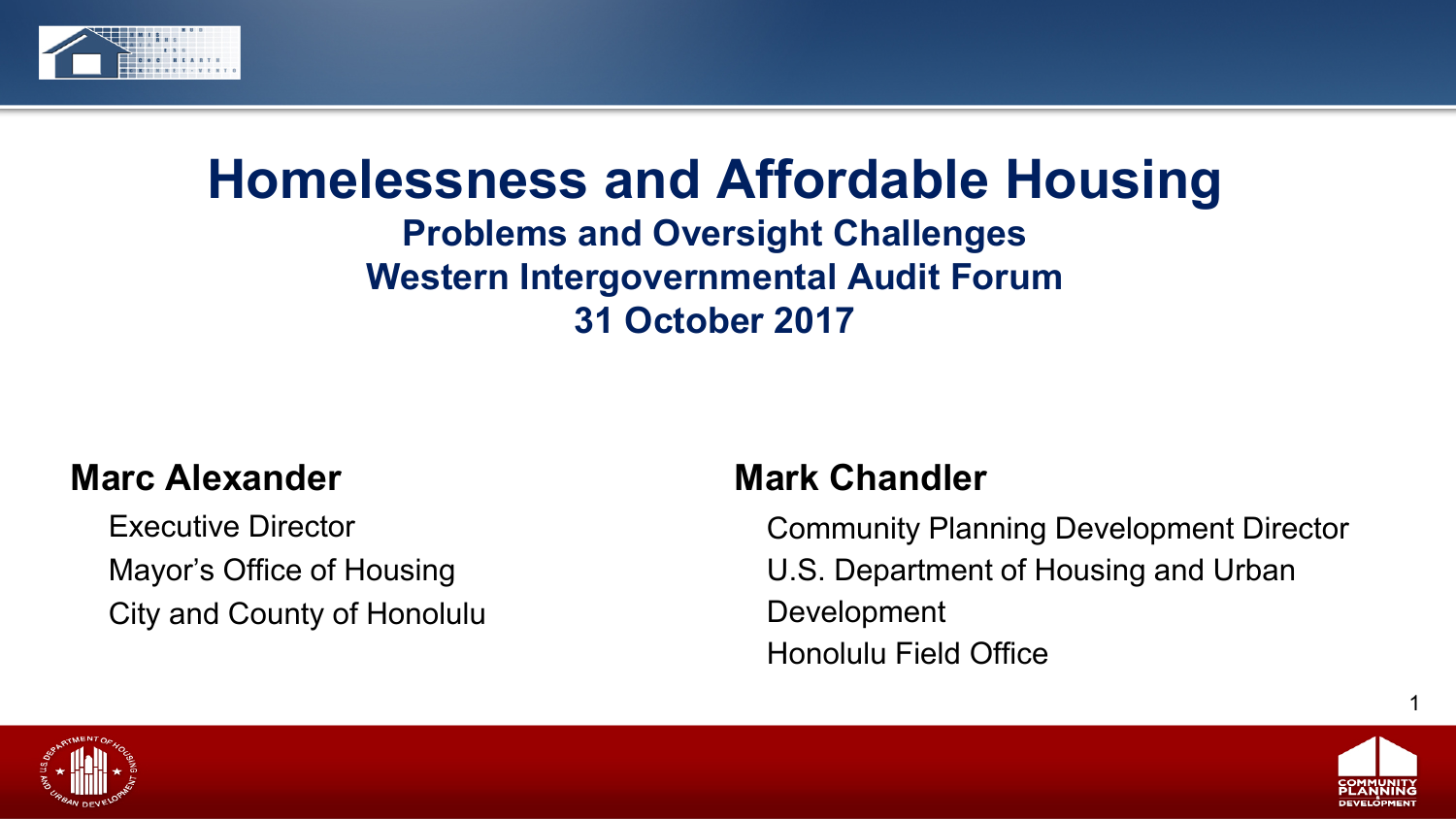

"An end to homelessness means that every community will have a comprehensive response in place that ensures homelessness is prevented whenever possible, or if it can't be prevented, it is a rare, brief, and nonrecurring experience." (*United States Interagency Council on Homelessness*)



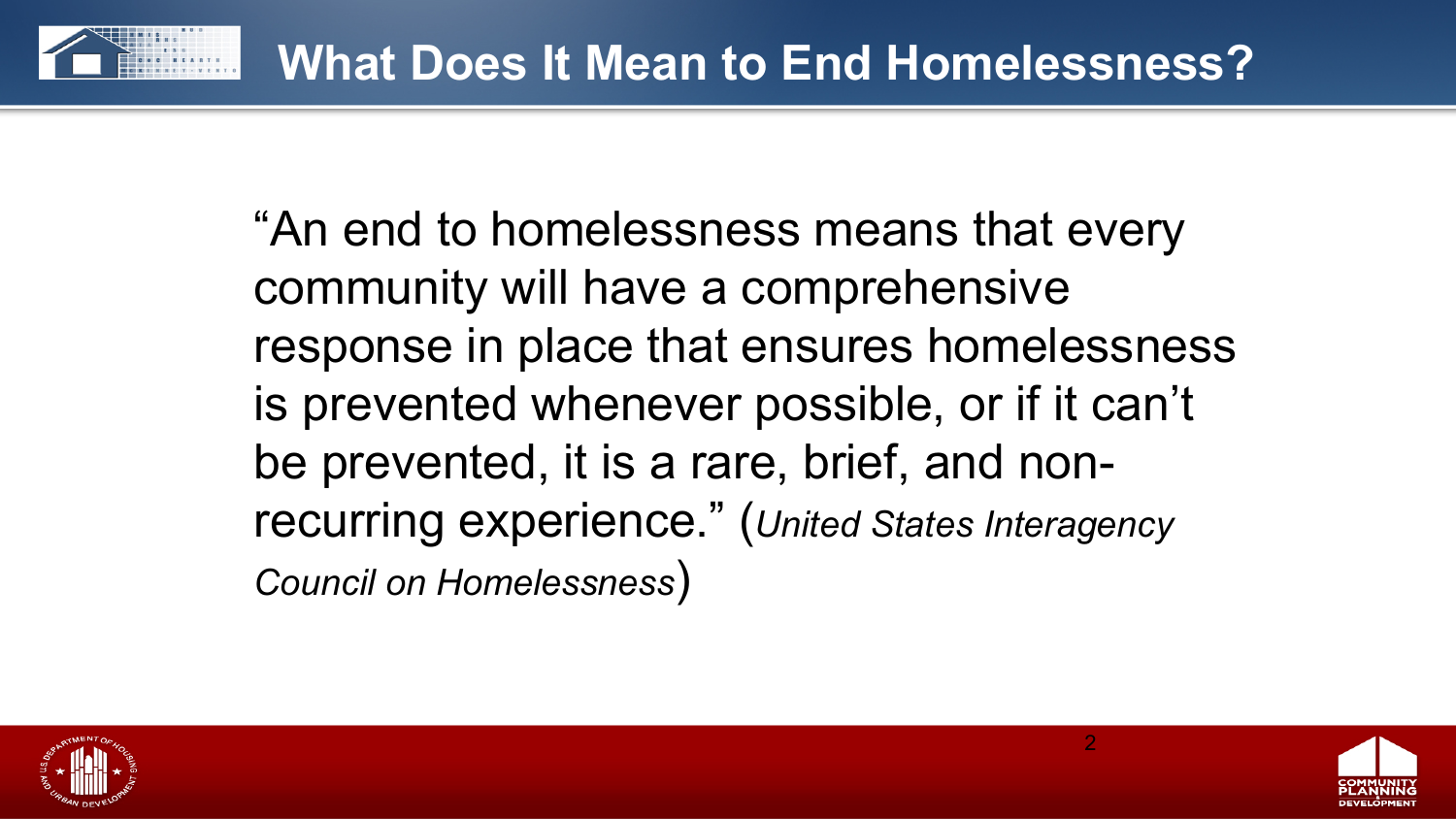## **Oahu Sheltered/Unsheltered Trends: 2012-2017**





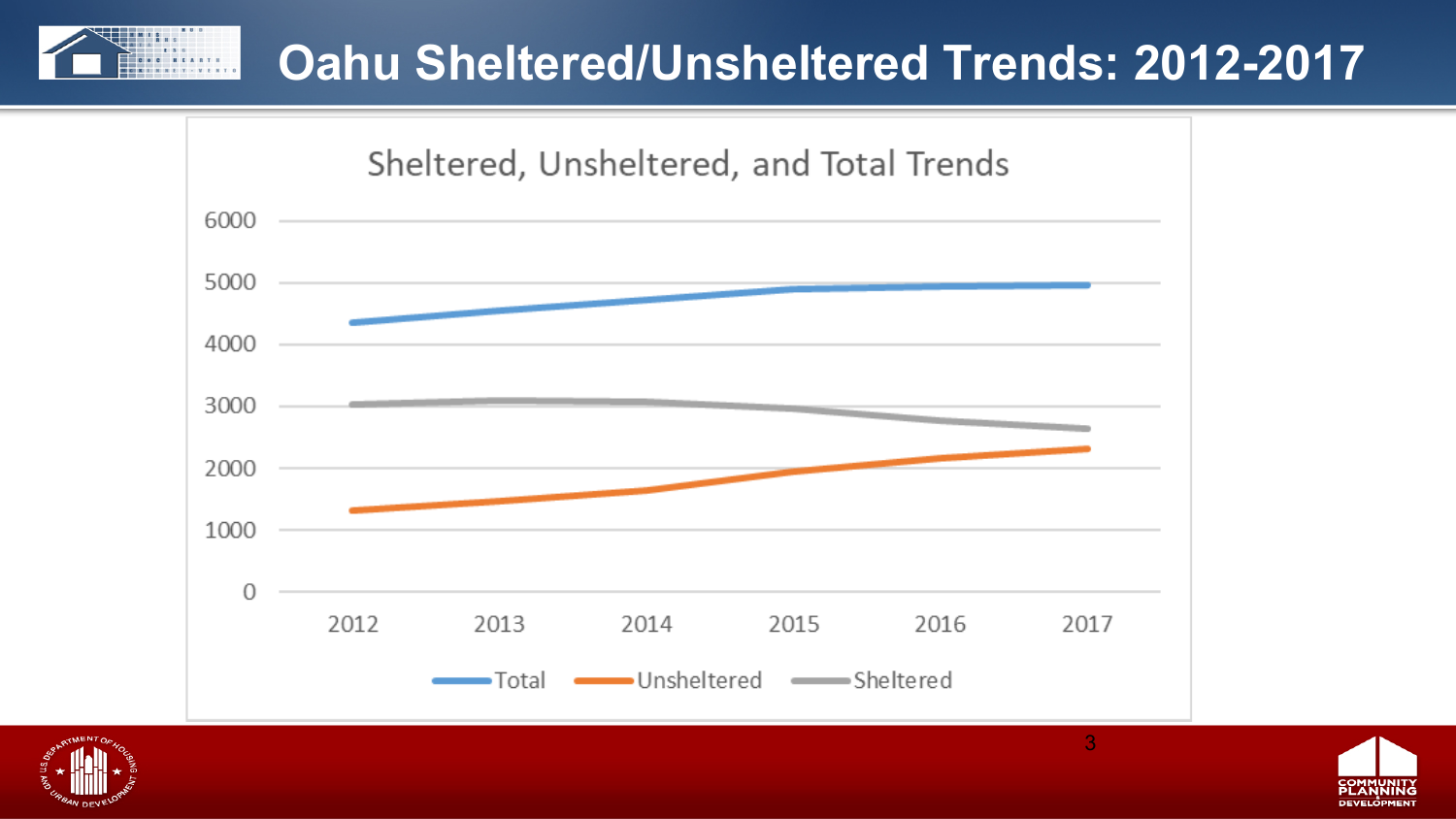

- Rent costs is a strong predictor of homelessness rate
- Change in rental rates is a strong predictor of change in homelessness rates
- High median income is associated with increases in homelessness rates

# Jack Barile and Anna Pruitt, University of Hawaii



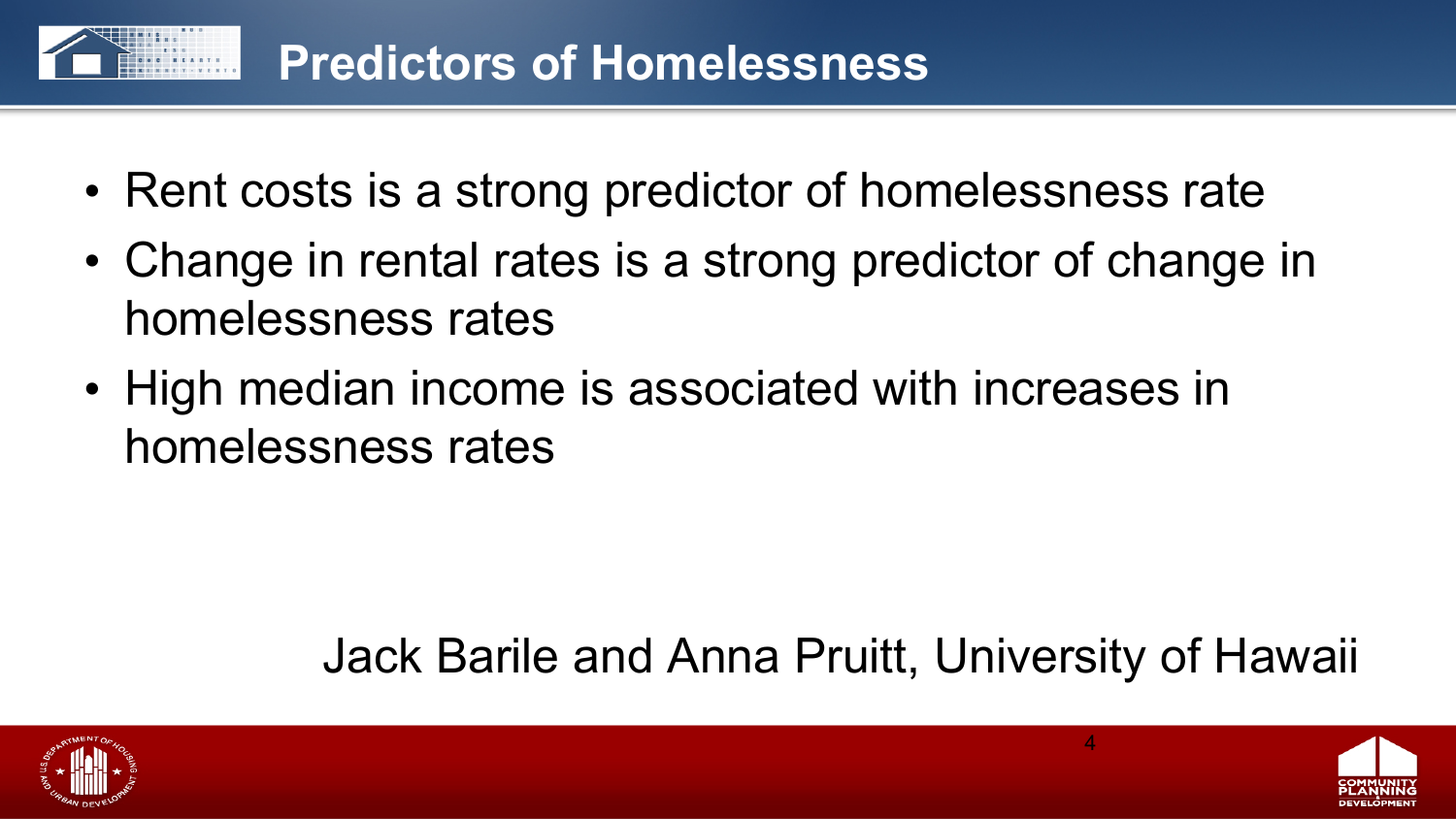

CCHNL HOU Rev. 10.13.2017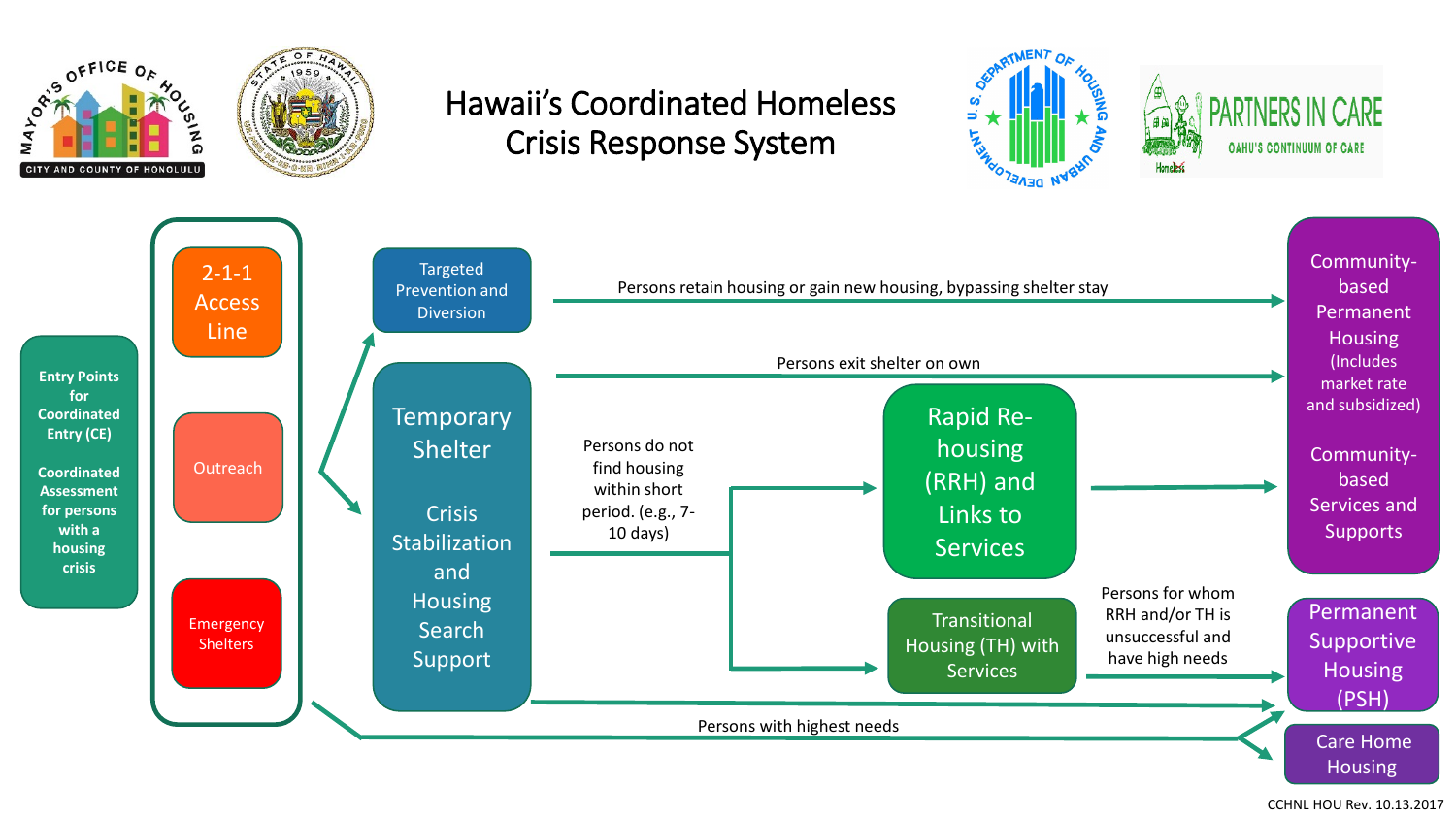







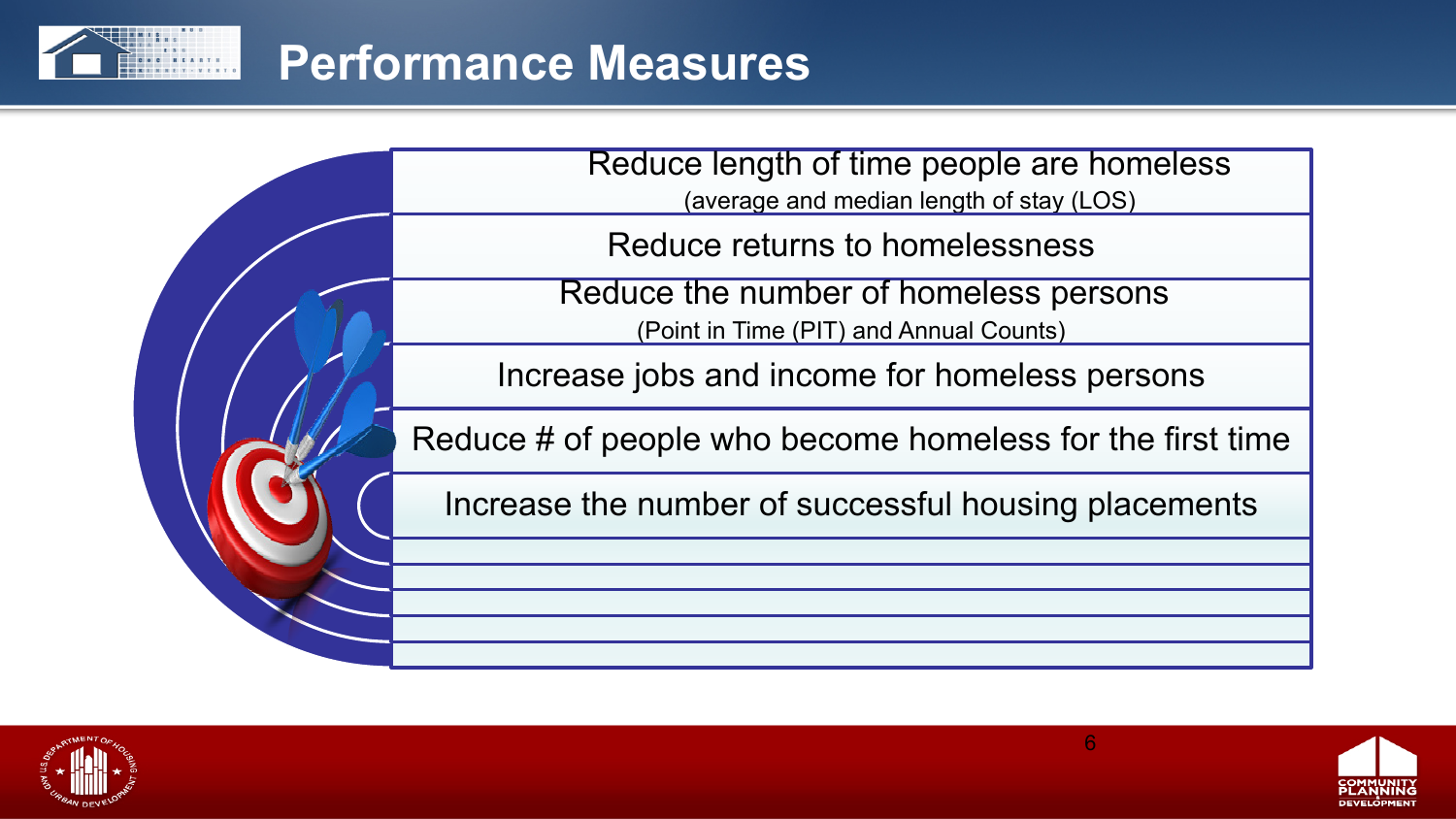

Assertive engagement using motivational techniques

Comprehensive assessment and housing planning

Person-centered and recovery oriented

Based in the community and in the home

Links to Community Supports: social, spiritual, libraries, sports, arts, recreation

Individualized



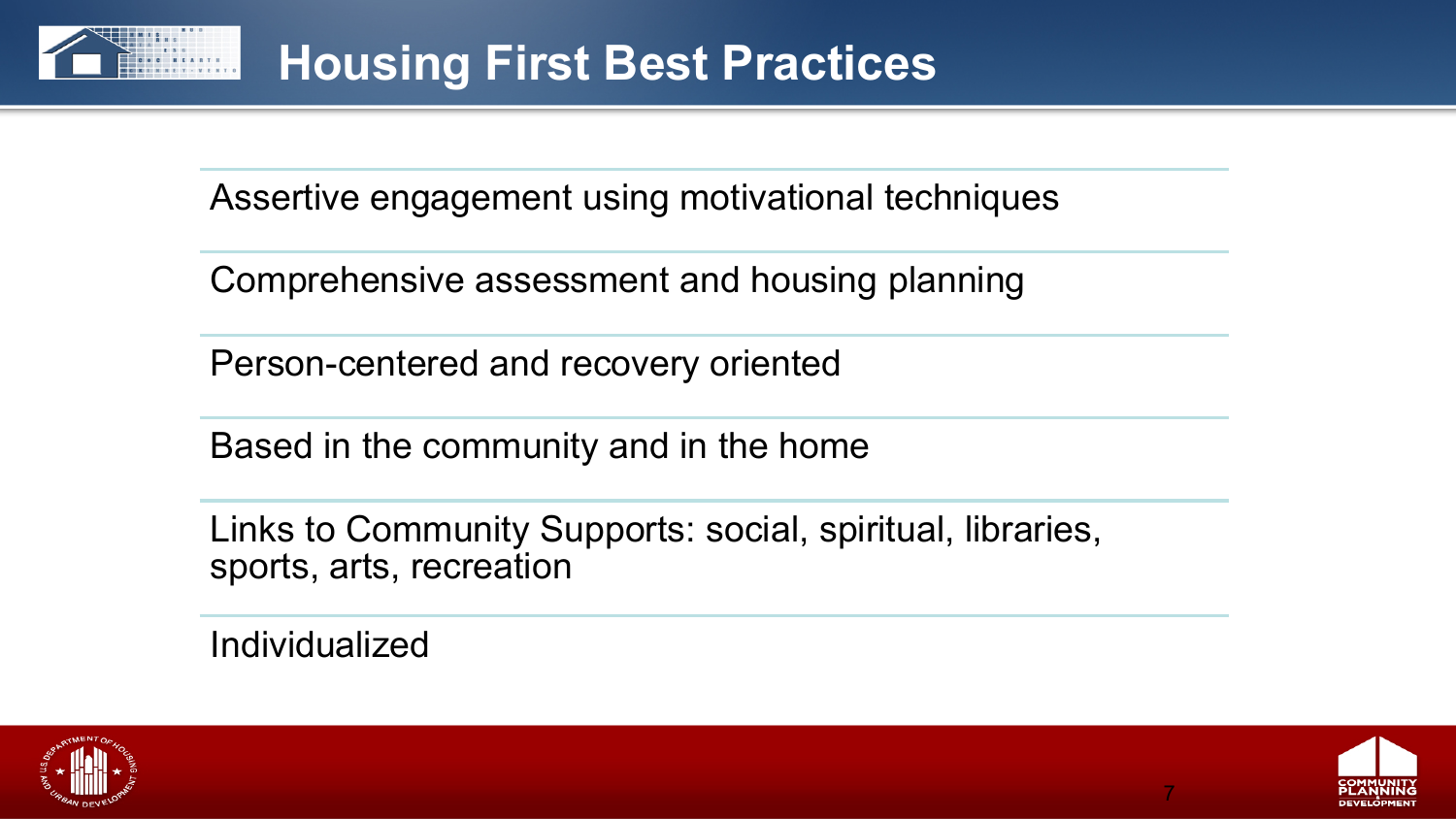

- City and Federal Programs: CDBG, HOME, HOPWA, ESG, and Continuum of Care programs
- City and State Collaborations: alignment of contracts, specific programs (e.g., Hawaii Pathways Project, AMHD and HPD support and training), and general coordination (e.g., Special Action Team on Affordable Rental Housing, TOD)
- Public-Private Partnerships (P3), e.g., Kahauiki Village
- Proposed Affordable Housing Requirements and Incentives ordinances



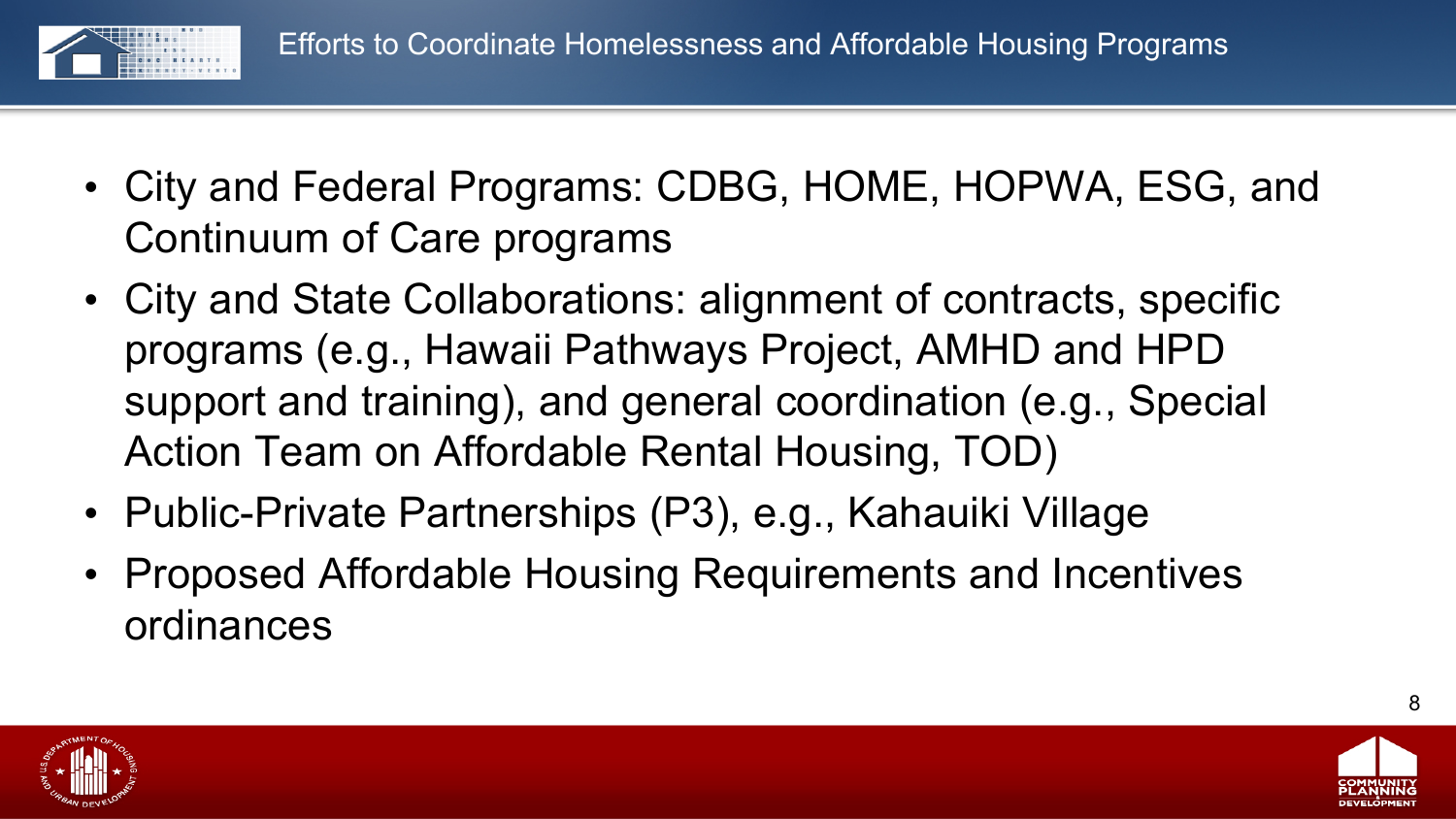

- Permanent Housing
- Permanent Supportive Housing
- Rapid Re-Housing
- Transitional Housing
- Emergency Shelters
- Supportive Services
- Homeless Management Information System (HMIS)
- Rent-to-Work Tenant Based Rental Assistance
- Housing First Tenant Based Rental Assistance  $\int_{9}$



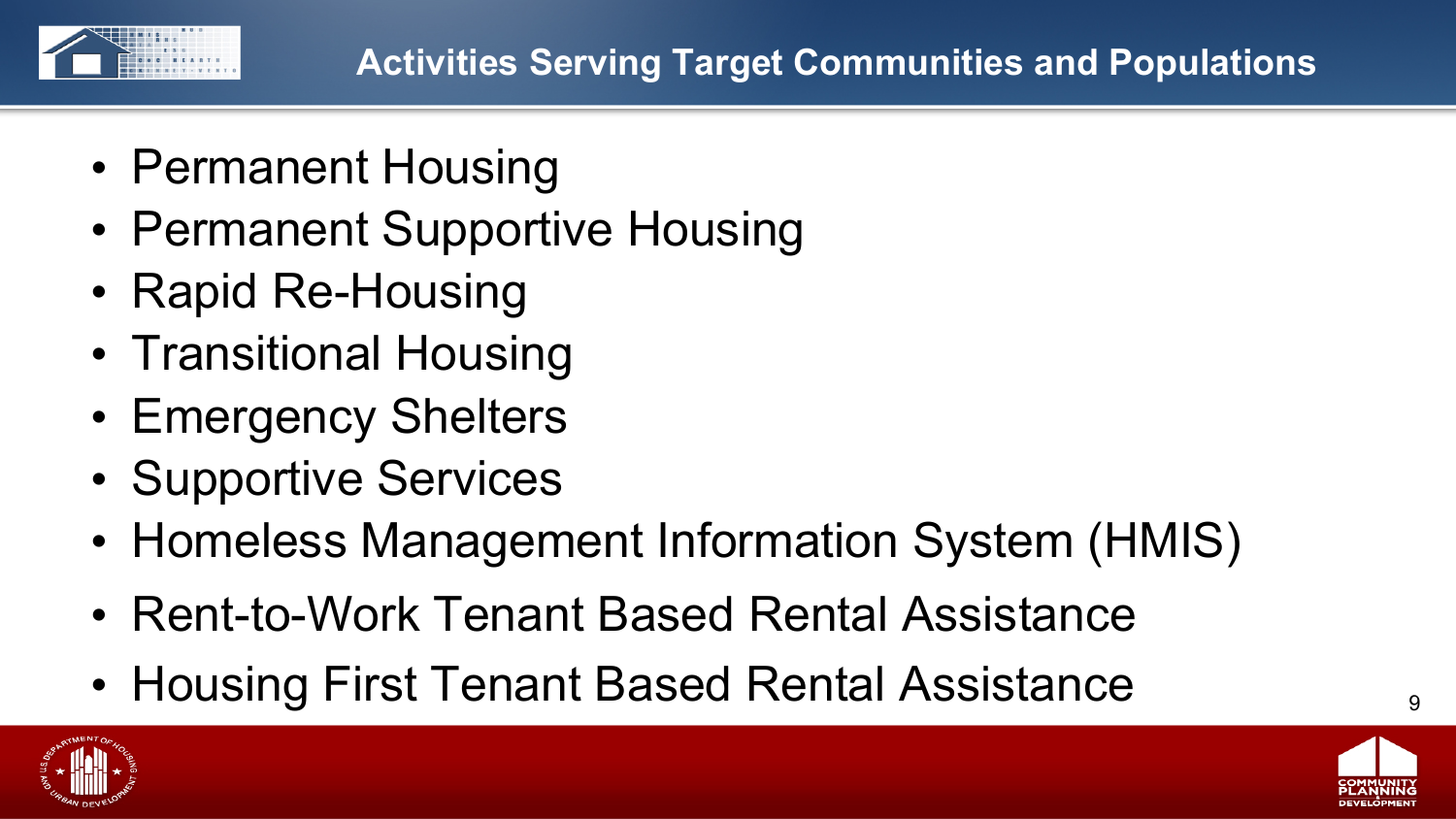

- Program Training and Education
- Contract Requirements Between Funder and **Recipient**
- Rental Assistance Contract Between Recipient and Homeless Client
- Program Monitoring to Determine Statute, Regulation RFP/NOFA and OMB Supercircular Compliance 10



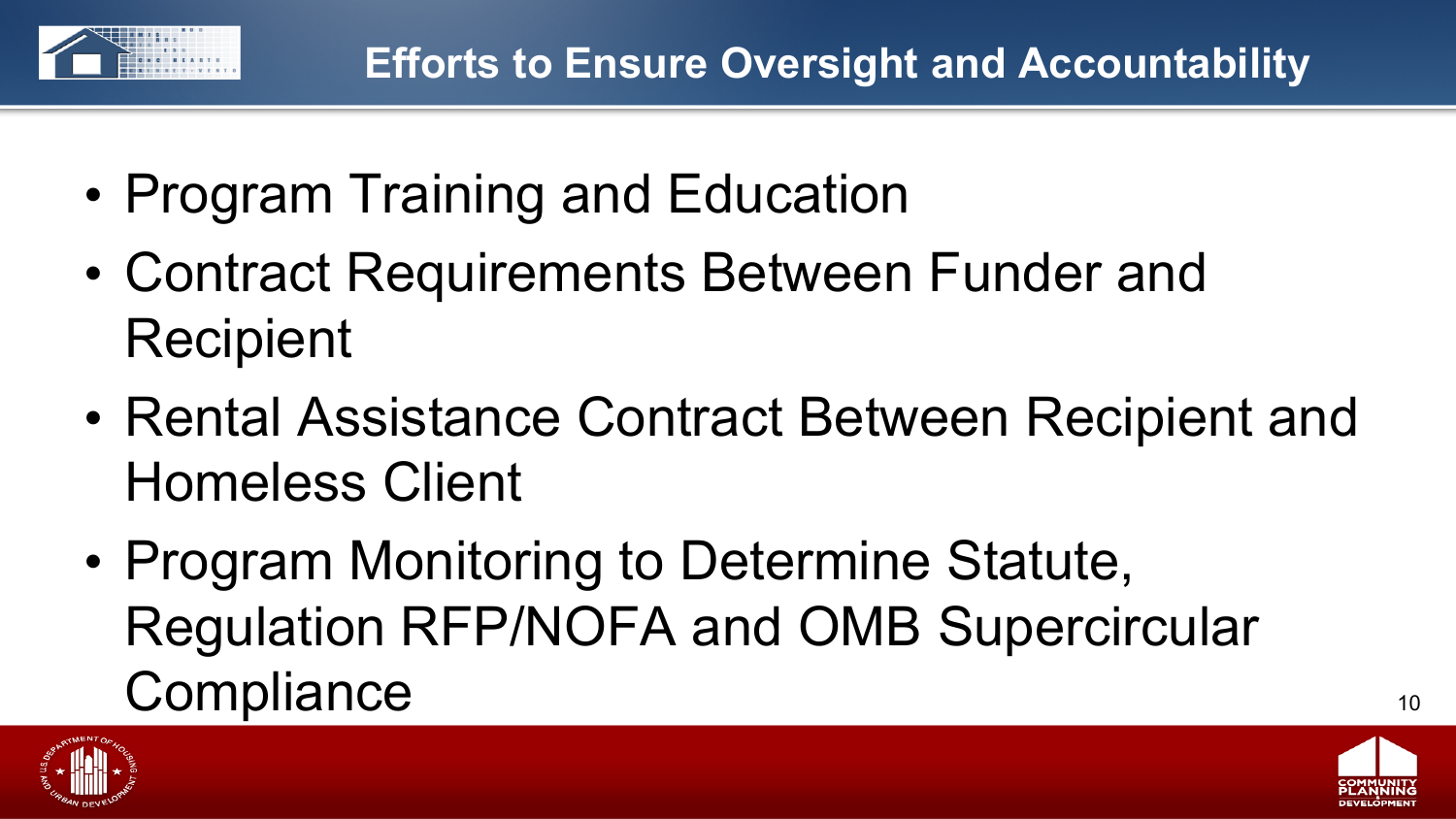

- Type of Monitoring Review (Remote or On-Site)
- Recipient Capacity
- Spending Deadlines
- Funding Reallocations
- Budget Restrictions
- Recipient Financial Systems
- Staffing  $\overline{\phantom{a}}$  11



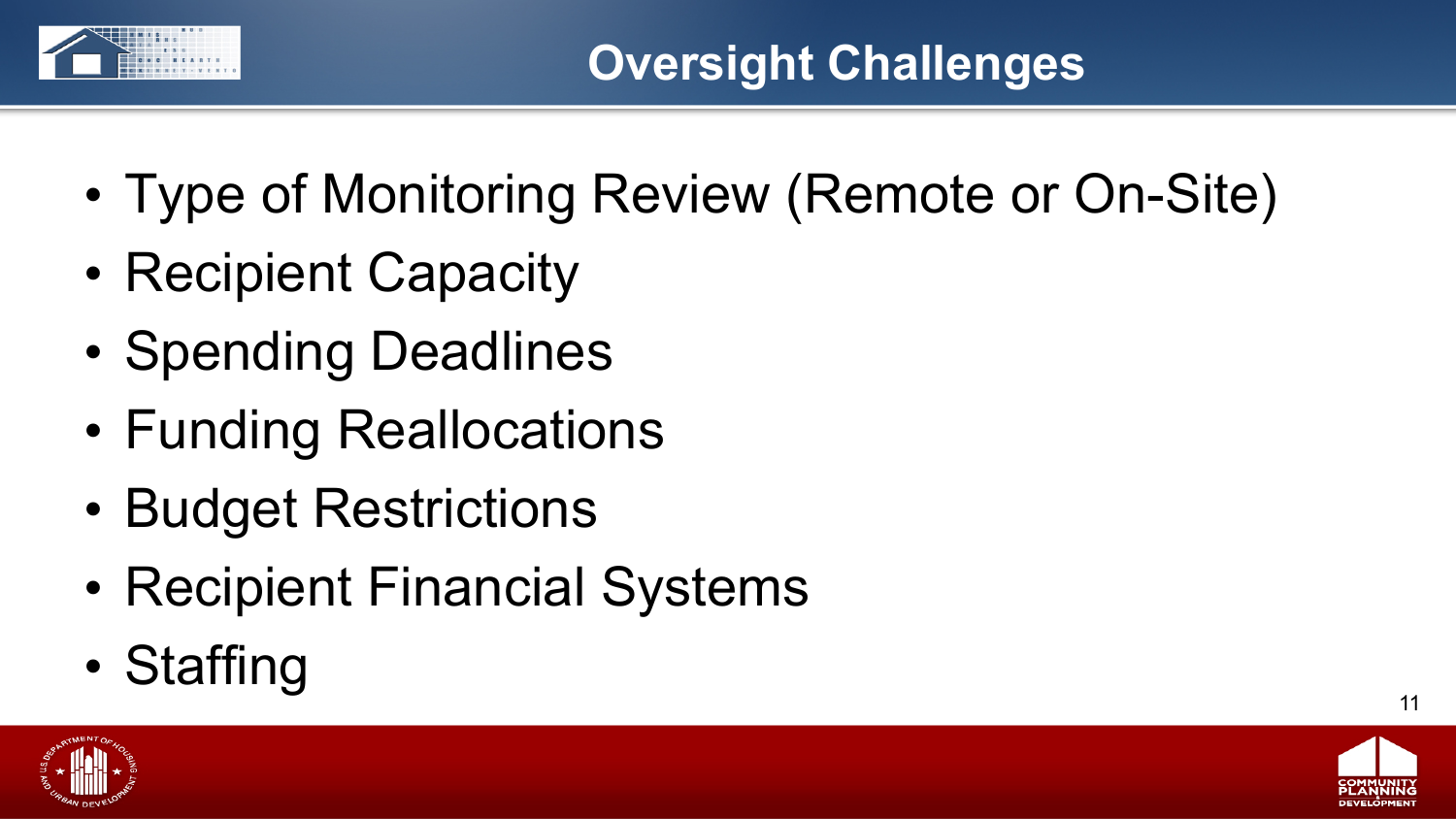

### **Monitoring Area Types**

| Program                     | <b>Housing</b> | Supportive                                                     | Project                                     |
|-----------------------------|----------------|----------------------------------------------------------------|---------------------------------------------|
| <b>Participants</b>         |                | <b>Services</b>                                                | Progress                                    |
| <b>Match</b>                | Subrecipient   | Overall                                                        | <b>Financial</b>                            |
| <b>Documentation</b>        | Management     | Management                                                     | Management                                  |
| Cost<br><b>Allowability</b> | Procurement    | <b>Equipment and</b><br><b>Equipment</b><br><b>Disposition</b> | <b>Other Federal</b><br><b>Requirements</b> |



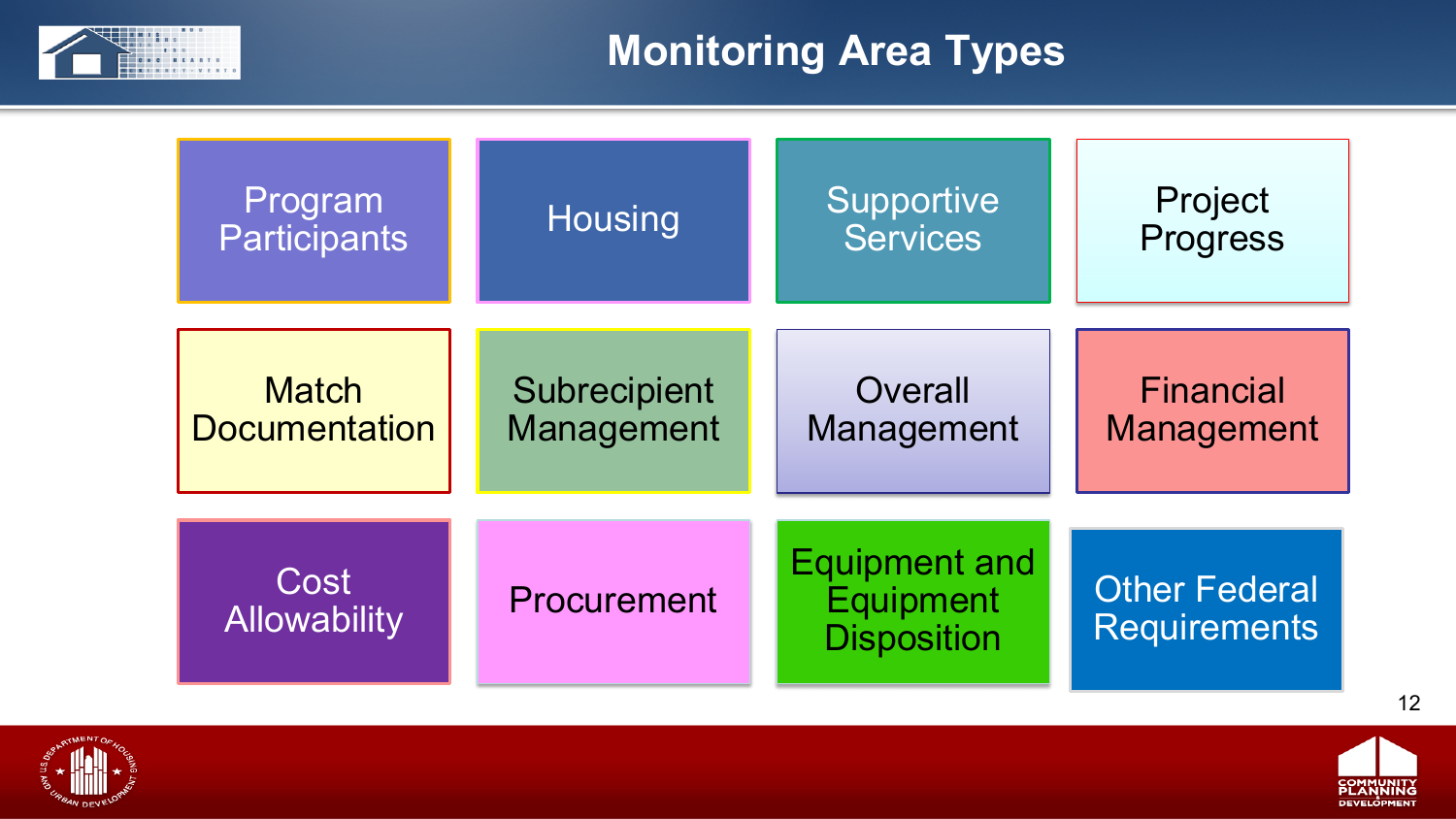

- Homeless Documentation and Client Program Eligibility
- Reconciling Funder and Recipient Accounting Systems
- Timesheets When Staff Work More Than One Program
- Rent Calculations and Reasonableness
- Program Timeliness Standards
- Subrecipient Monitoring
- Match Documentation
- Procurement
- Conflict of Interest



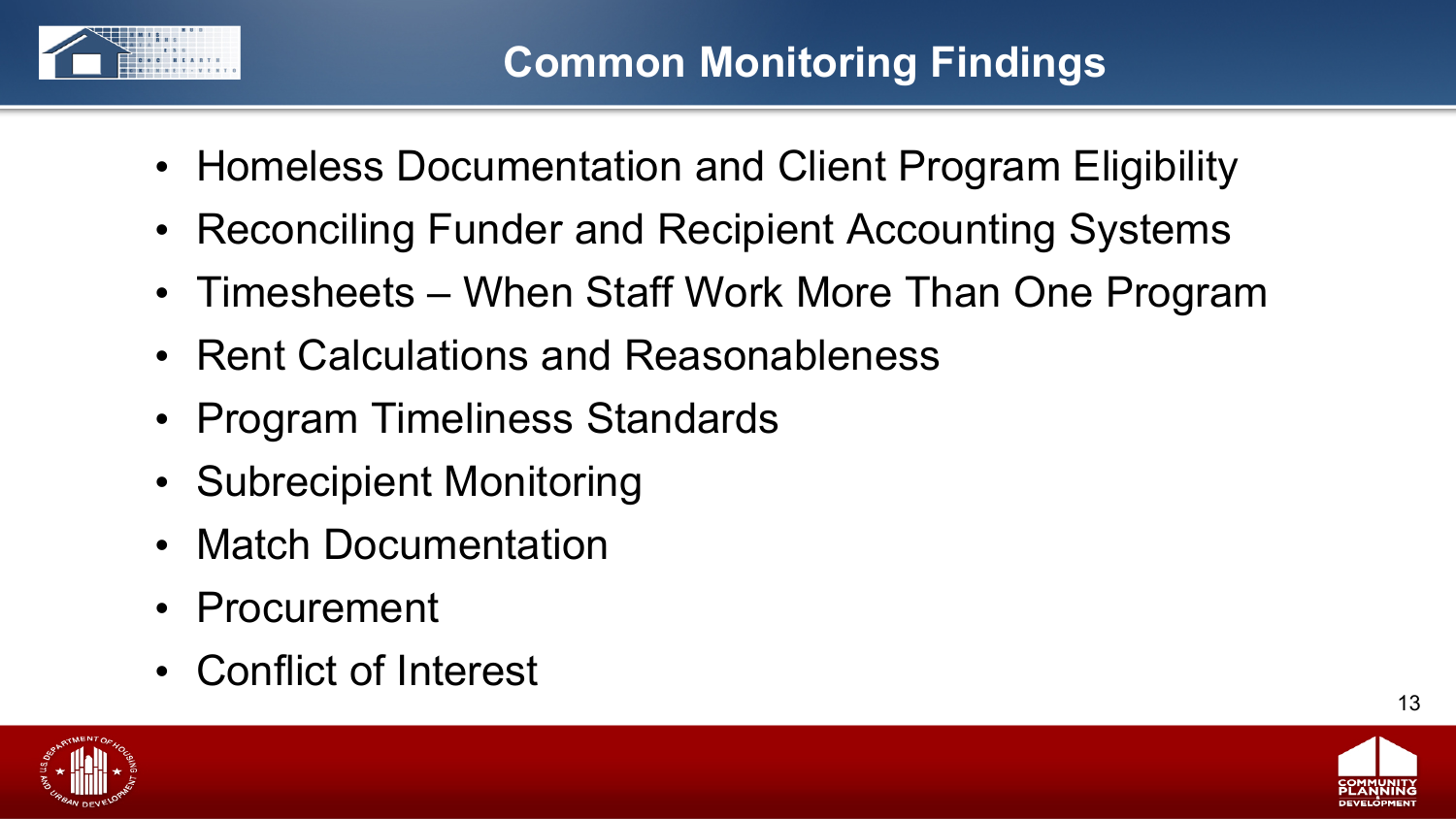

**Failure to maintain sufficient documentation to support homeless status and program eligibility.**

 No Support Documentation of Homelessness Inconsistencies in Documentation of Disability

**Recipient financial records/systems don't reconcile with funder payments/cash transfers.** 

- $\checkmark$  Inconsistent Application of Financial Internal Controls
- $\checkmark$  Lack of Management Review of Financial Reports
- $\checkmark$  Insufficient Knowledge of Basic Accounting Principals
- $\checkmark$  Program Priority -vs- Financial Integrity (Client -vs- Protect \$)



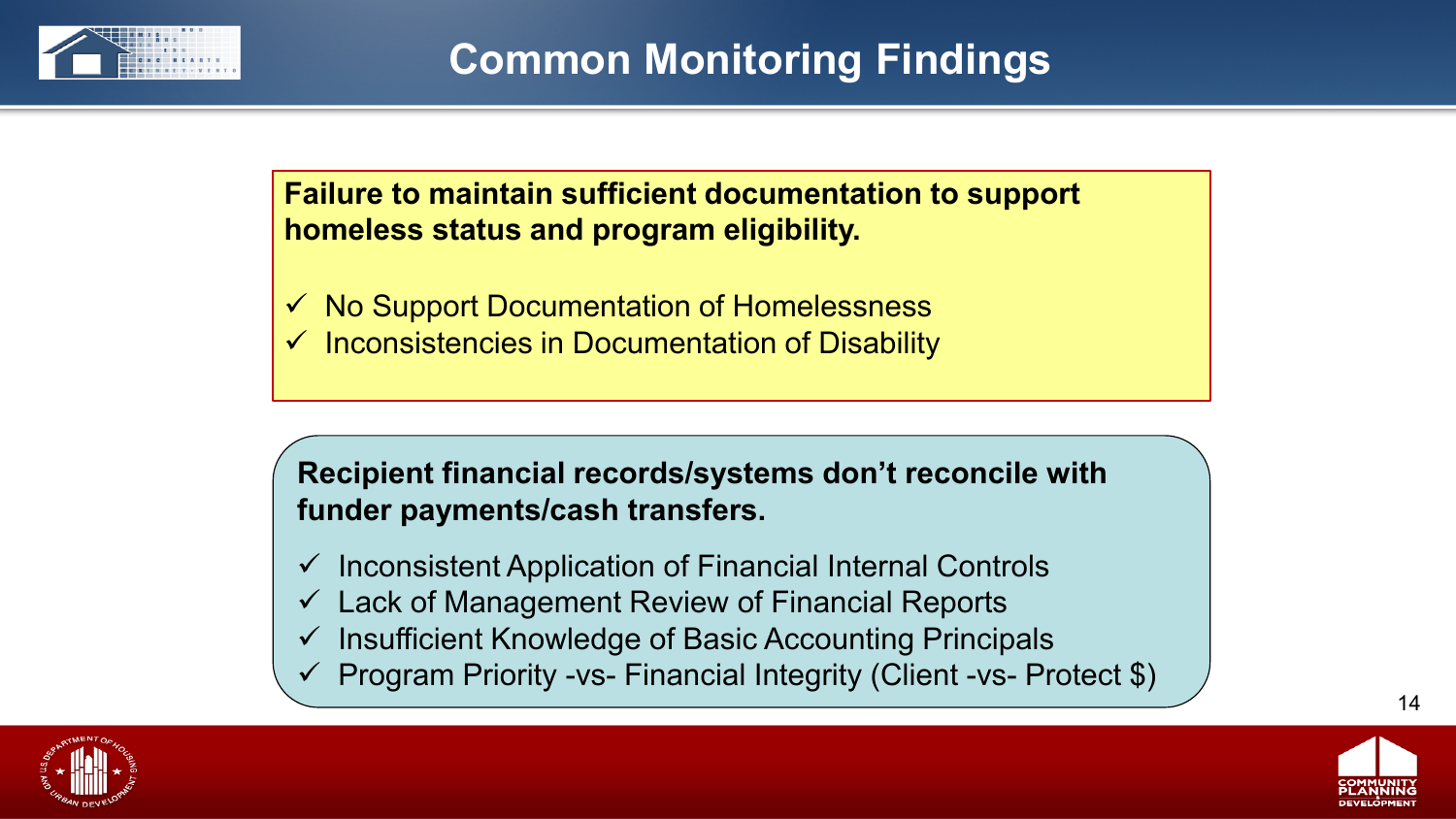

#### **Failure to maintain accurate timesheets when staff work more than one program.**

- $\checkmark$  Staff charge time to the wrong program.
- $\checkmark$  Use of general time codes -vs- program specific time codes.
- $\checkmark$  Failure to educate staff on the program coding.

#### **Failure to accurately calculate client's portion of the rent payment and verify the rent reasonableness of the unit.**

- $\checkmark$  Inconsistent use of rent calculation forms.
- $\checkmark$  Manually calculating rent resulting in mathematical errors.
- $\checkmark$  Failing to compare rents for the area.
- $\checkmark$  Lack of quality control checks.



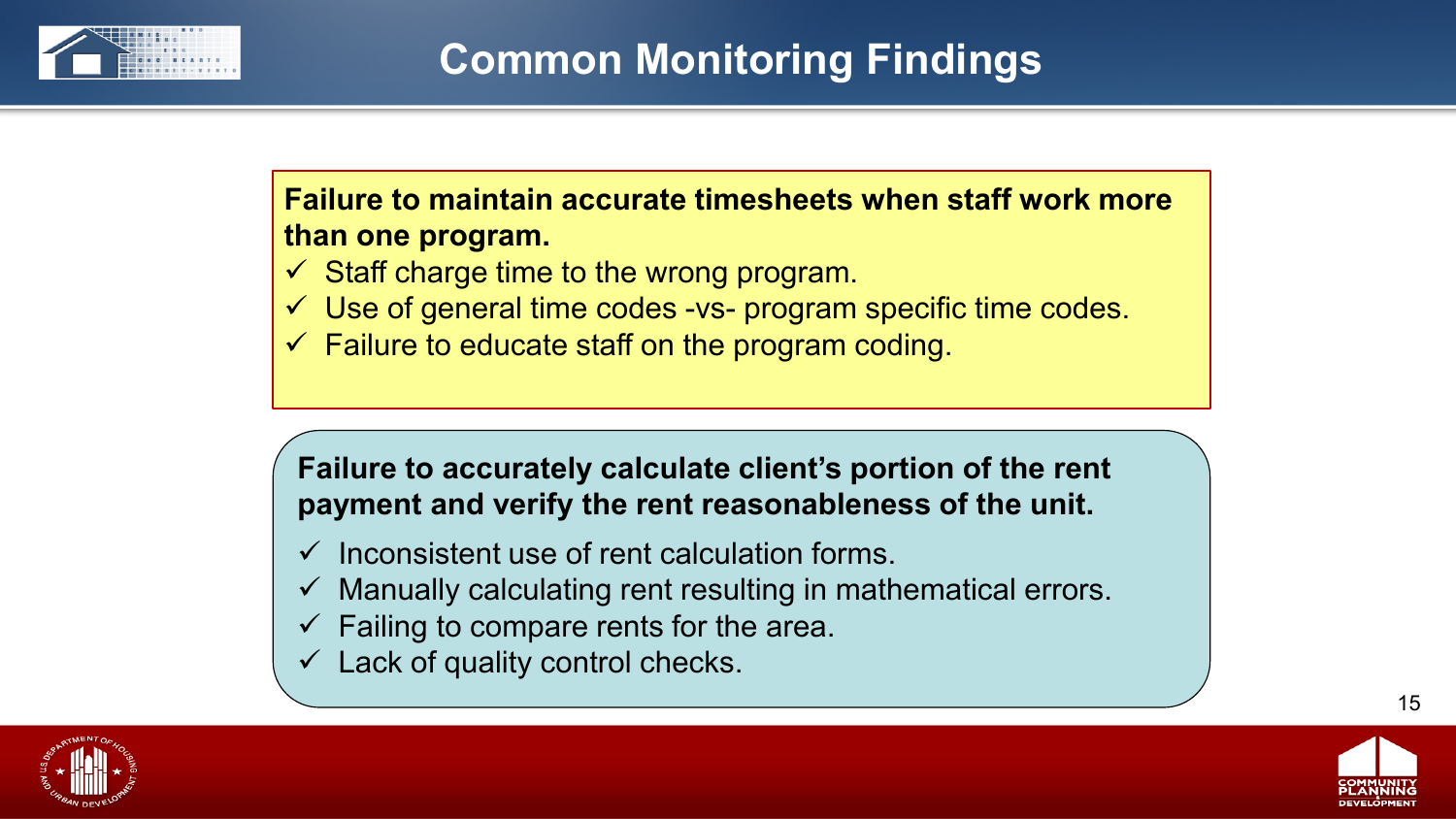

#### **Failure to meet the program match requirements.**

- $\checkmark$  Insufficient match
- $\checkmark$  Ineligible sources used as match
- $\checkmark$  Inadequate tracking and documentation of match

#### **Failure to comply with Program Timeliness Standards**

- $\checkmark$  Lack of internal controls to ensure timeliness compliance
- $\checkmark$  Poor management oversight of programs
- $\checkmark$  Failure to timely execute subrecipient agreements
- $\checkmark$  Not taking responsibility



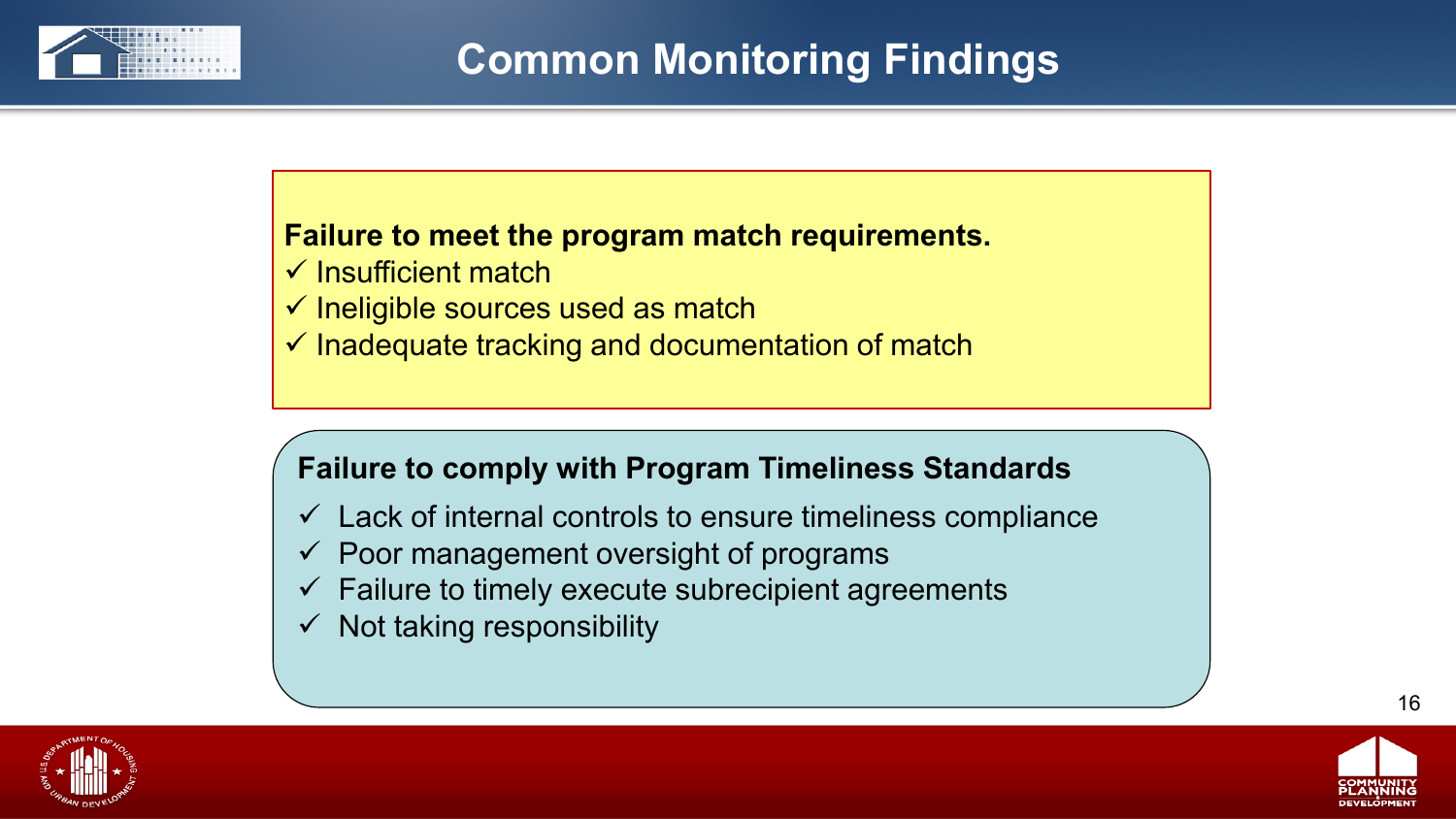

- Review the program regulations before an audit to gather an understanding of the program before the audit
- Ensure audit conclusions are based on the correct regulatory requirement when developing program findings.
- Consider assessing program regulatory compliance in addition to financial compliance
- Develop and implement quality program internal controls
- Provided recipients with financial management education
- Recipients should consider options to strengthen financial controls and program oversight.



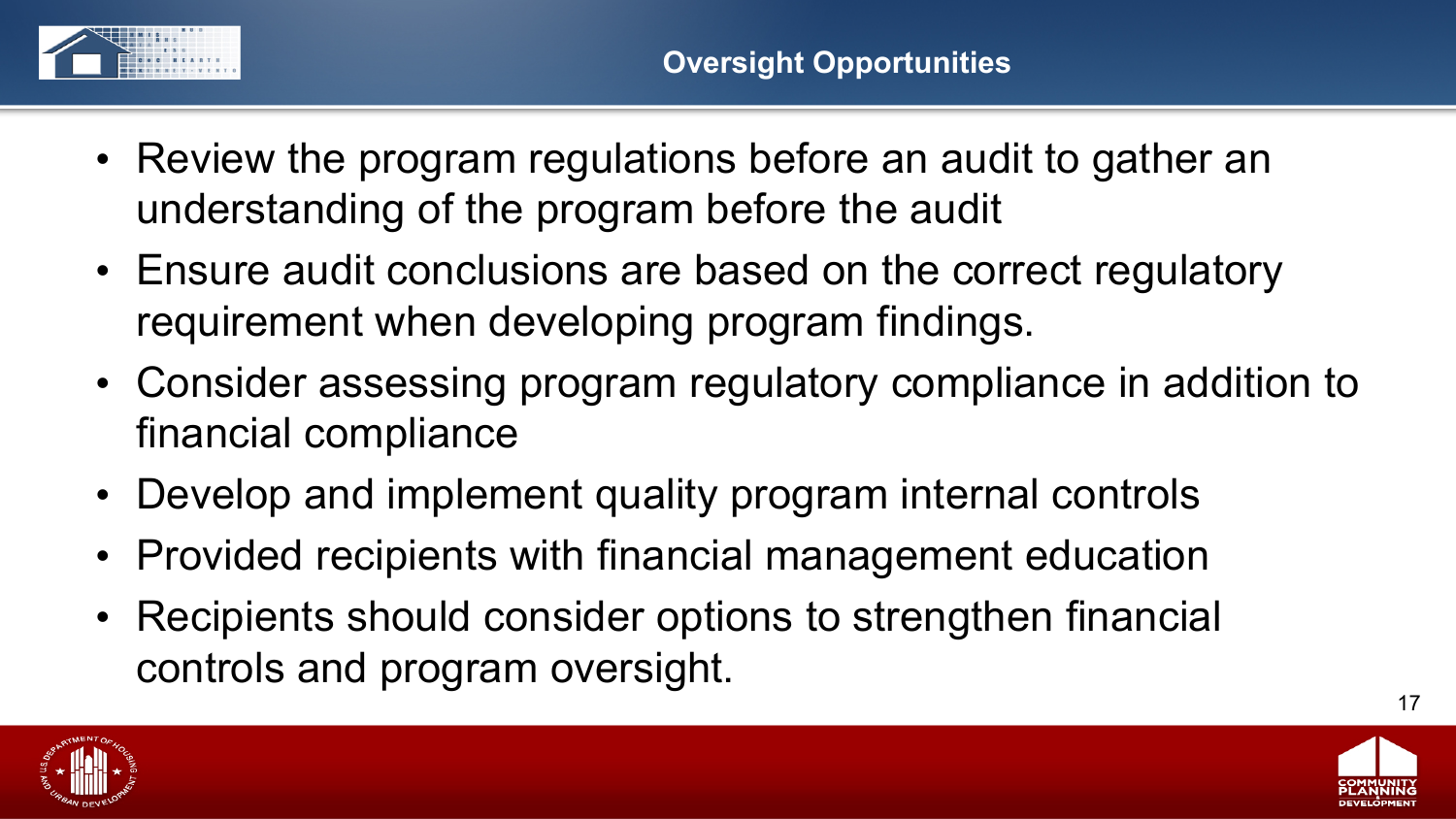

## YOU HAVE THE POWER TO INFLUENCE CHANGE





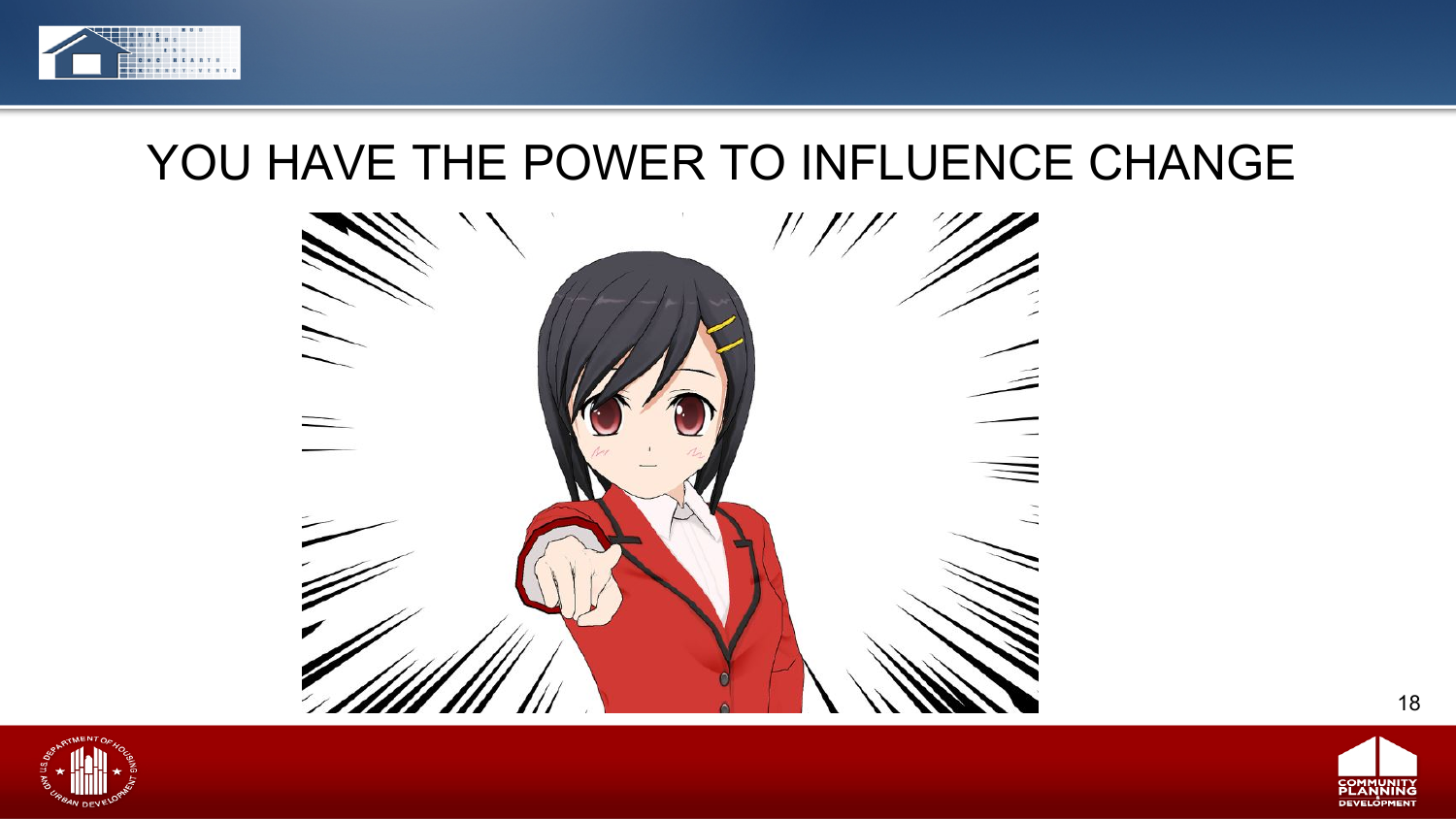

## AND PREVENT FRAUD WASTE AND ABUSE